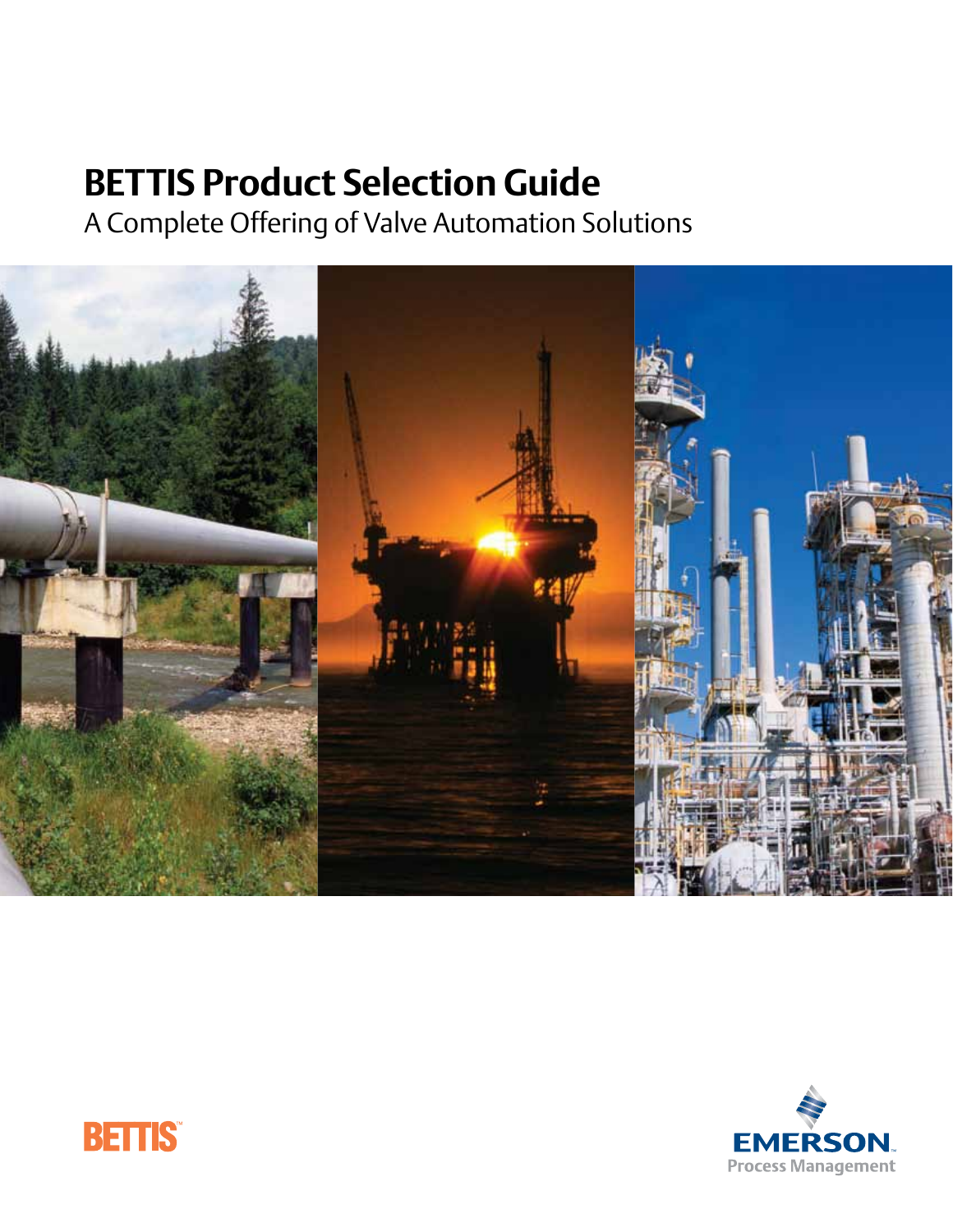

BETTIS actuators and controls have been global leaders in their industry applications for more than 55 years.

BETTIS' broad range includes quarter-turn scotch yoke, rack and pinion, electric, linear and helical spline options.

BETTIS actuators can be powered by compressed gas, hydraulics or electricity to satisfy a vast range of automation requirements.



BETTIS is a leading brand in the broad offering of Emerson Process Management – Valve Automation. The actuators and controls are used in almost every energy-related industry, including oil and gas transmission, petrochemical and petroleum refining. Other significant markets include chemical; power industry including nuclear; pulp and paper; food and beverage; pharmaceutical; HVAC and water systems. To serve its customers with the latest technology and complete valve operating systems, Emerson has established a global presence for its BETTIS products with strategically located World Area Configuration Centers and a knowledgeable worldwide sales force that is unmatched in the industry. BETTIS products are specifically engineered for their intended application, are guaranteed for minimum torque and thrust values, and undergo thorough testing and quality checks before being shipped.

#### G-Series (Robotarm II™) Pneumatic & Hydraulic Scotch-Yoke

- PED 97/23/EC compliant.
- Five year standard warranty.
- Compact, optimum center of gravity, shorter and lighter than models of equal torque output.
- Meets IP66 and IP67M for water ingress protection and corrosion resistance.
- Powr-Swivl™ compensates for side load deflection, reducing wear and increasing cycle life.
- Tension-Lok™ a safety feature that positively locks the spring module in place under load.
- • Acculine™ Shaft Drive eliminates misalignment damage, helping to ensure classification integrity.
- Shaft driven accessory interface conforms to NAMUR standard. One size fits all.
- Interchangeable modules an advantage for inventory and service.
- Available with either symmetric or canted yokes to suit your requirements.
	- Modular construction for online maintenance without valve removal.
- Output torques (quaranteed minimum): Double-acting models — to 6,000,000 lb-in (678,000 Nm) Spring-return models — to 3,000,000 lb-in (339,000 Nm) End
- Standard operating pressure: Pneumatic: 40 to 200 PSIG (3 to 14 BAR) Hydraulic: 500 to 5,000 PSIG (34 to 345 BAR)
- Standard operating temperature is -20°F to +200°F (-29°C to +93°C) with high and low temperature optional trims available.

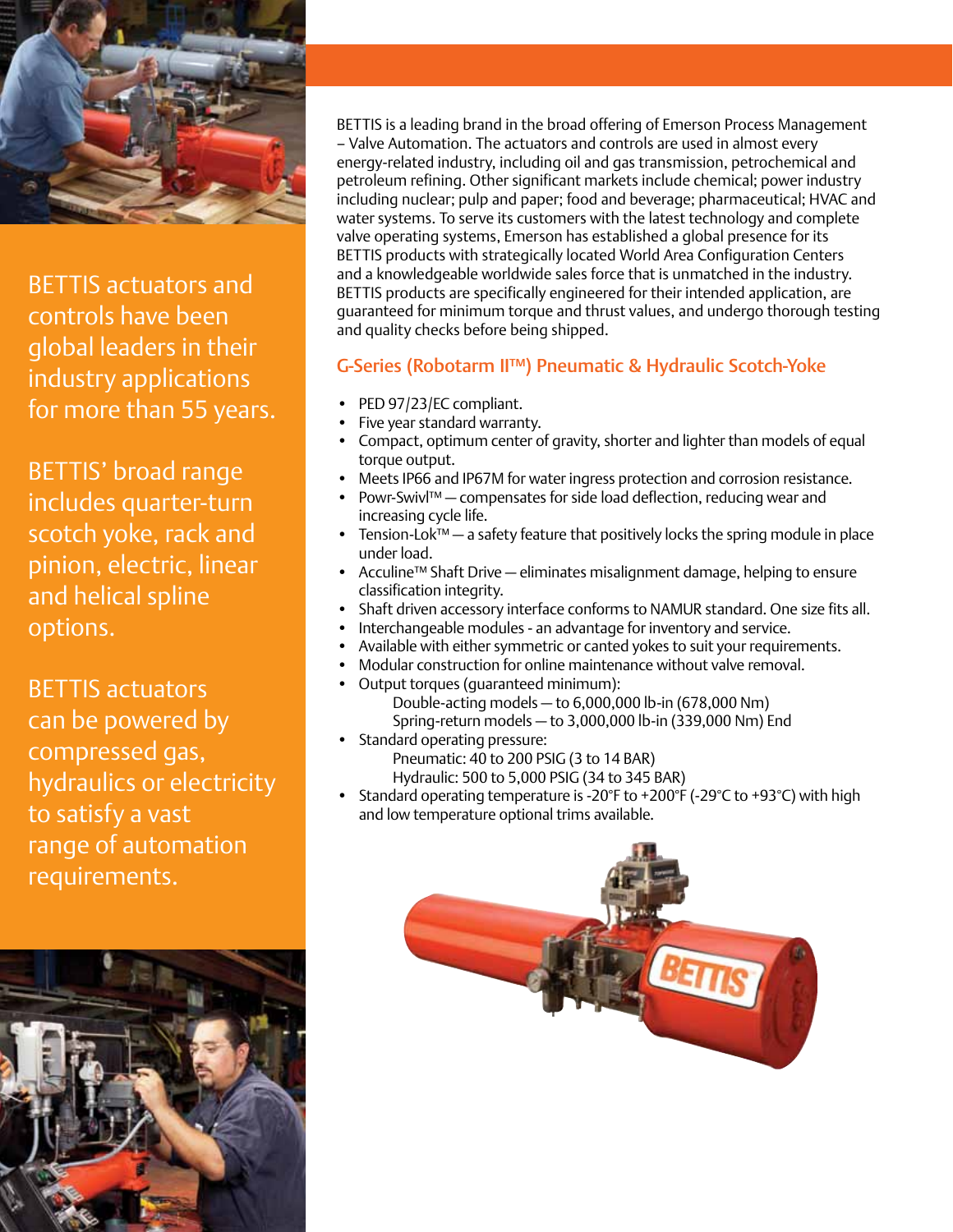### CBB and CBA-300 Series Pneumatic Scotch-Yoke

- • PED 97/23/EC compliant.
- • Five year standard warranty.
- IP66 and IP67M for water ingress protection as per IEC 60529.
- • Pneumatic output torques: CBB Double-acting models — to 11,515 lb-in (1,301 Nm) Break
	- CBB Spring-return models

— to 4,269 lb-in (482 Nm) Spring End CBA-300 Double-acting models

- to 20,337 lb-in (2,333 Nm)
- CBA-300 Spring-return models
	- to 10,457 lb-in (1,182 Nm) Spring End
- Standard pneumatic operating pressures to 150 PSIG (10 BAR).
- • Standard operating temperature is -20°F to +200°F (-29°C to +93°C) with optional high and low temperature trims available.
- Economical jackscrew manual override available to ensure reliable valve control in the event of the power loss.
- • CBB symmetrical mounting pads allows field reversal of spring return actuator failure mode with no disassembly required (CW or CCW.)
- • CBA-300 standardizations
	- ISO/DIN bottom mounting for close or direct coupling to the valve topworks.
	- NAMUR standardization allows direct or close coupling of accessory hardware.



## D-Series Pneumatic Rack and Pinion

- Unique three-point suspension system to counteract side-loading forces.
- • Dual stroke adjustment range from 65 to 96 degrees.
- Exclusive two-component coating, standard for corrosion resistance.
- • Modular spring design to facilitate 40 to 120 PSIG supply air (3 to 8 BAR).
- • Output torques Spring-return 7,939 lb-in (897 Nm) Double-acting 14,874 lb-in (1,676 Nm)
- Standard operating temperatures -4°F to +176°F (-20°C to +80°C)



• Sour gas trim optional.

(678,000 Nm).



Gas/Hydraulic Series Scotch-Yoke and Linear

Standard operating pressure to 1,440 PSIG (100 BAR). • Standard operating temperature is -50°F to +150°F

• Quarter-turn output torques to 6,000,000 lb-in

### Multiport Flow Selector

- Allows diversion of fluids from a single flow line to a test outlet or sampling device.
- • Can manifold as many as seven simultaneous flow lines.
- • Can be operated manually or electrically.
- Microprocessor-based EIM actuator controls and monitors status of Multiport.
- • Economical and compact compared to 2-way and 3-way valve manifolds.
- Constructed to applicable parts of ANSI B 16.34 & ASME Sec VIII Div I.
- • Optional sour trim.
- • Available in various line flange sizes and ANSI ratings.
- Available with a variety of materials to protect in adverse conditions.

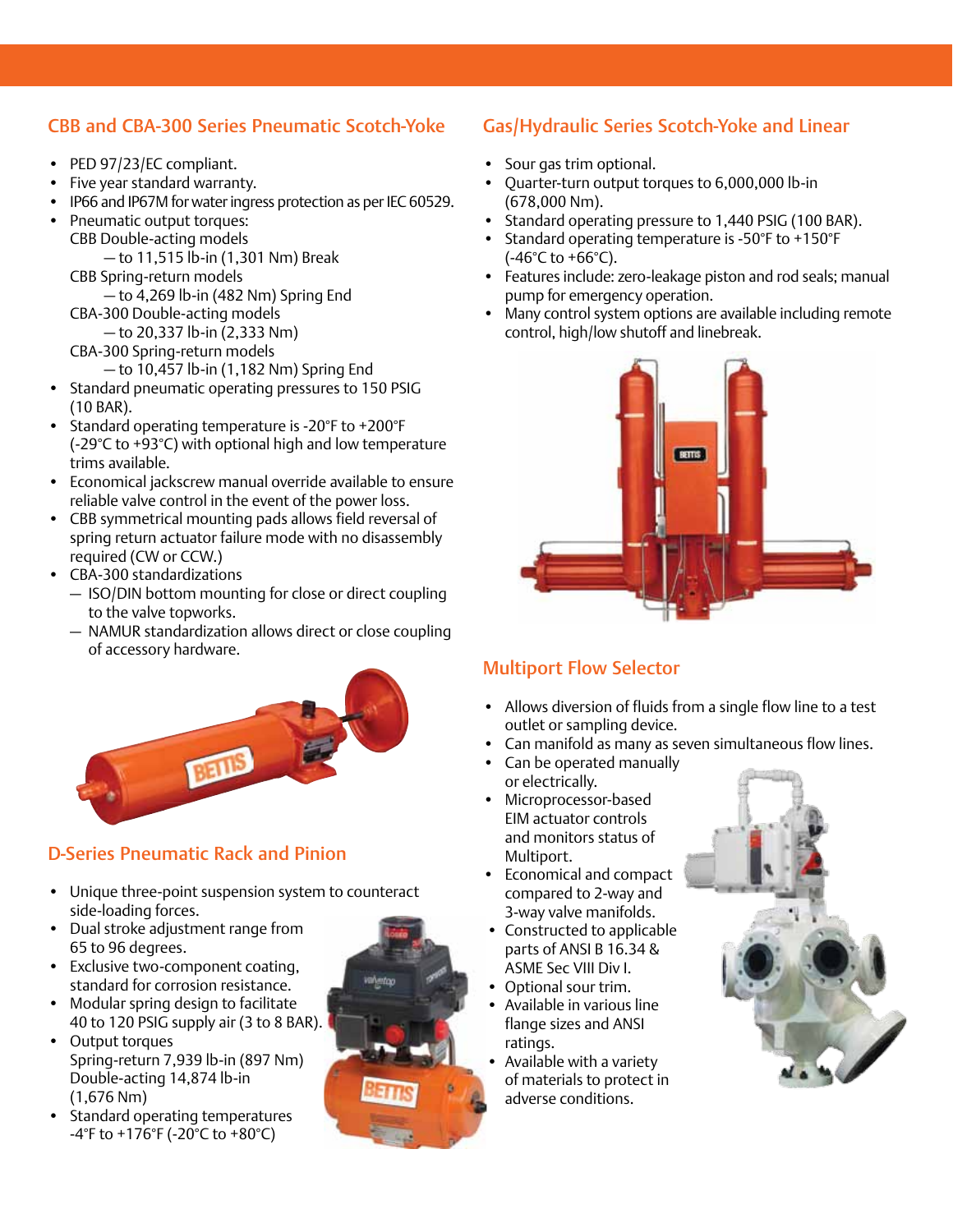### GVO Linear Series Pneumatic and Hydraulic

- • Automates most types of rising stem valves- slab, wedge, knife and expanding gate, globe, rising stem ball and dampers.
- • Extended stroke for each model, +/- 2".
- External tie bars allow contained energy release in event of over-pressure.
- • Optional materials of construction for sour service.
- • Adjustable travel stop for the rod retract position.
- • Options include limit switches, relays, solenoids, pressure pilots, dampeners and manual overrides.



### PressureGuard™

- Self-contained remote hydraulic emergency shutdown system for wellheads and pipelines.
- Adaptable to quarter-turn or linear operated valves.
- Provides reliable valve operation when external power source is undependable or unavailable.
- • Modular design for easy maintenance.
- • Adaptable for use with SCADA systems.
- Field proven in extreme climates.

### BHH/BL Helical Spline Hydraulic

- Smallest footprint-to-torque ratio.
- High water ingress protection IP-68.
- • Quarter-turn and linear, doubleacting and spring-return configurations.
- Balanced design eliminates side loading on valve assembly and stem.
- Compact and concentric design.
- Integrated crossover valve (double-acting).
- Standard operating pressure to 3,000 PSIG (207 BAR).

#### TorqPlus™ Quarter-Turn Electric

- • Five models with Guaranteed output torques from 100 lb-in to 20,000 lb-in (11 Nm to 2,260Nm).
- Maximum duty cycle standard for torques as low as 350 lb-in through 10,000 lb-in torques is 100%. None less than 50% in all available motor voltages.
- • Spring-return units with torque outputs between 300 and 1,400 lb-in for fail-safe applications.
- • Compact design in weatherproof and explosion-proof housings.
- Modular design readily accommodates controls and accessories such as heaters, motor brakes, positioners, transmitters and control stations.
- Permanent lubrication reduces the need for scheduled maintenance.
- High strength gearing run in needle bearings for smooth energy transfer and long service life.





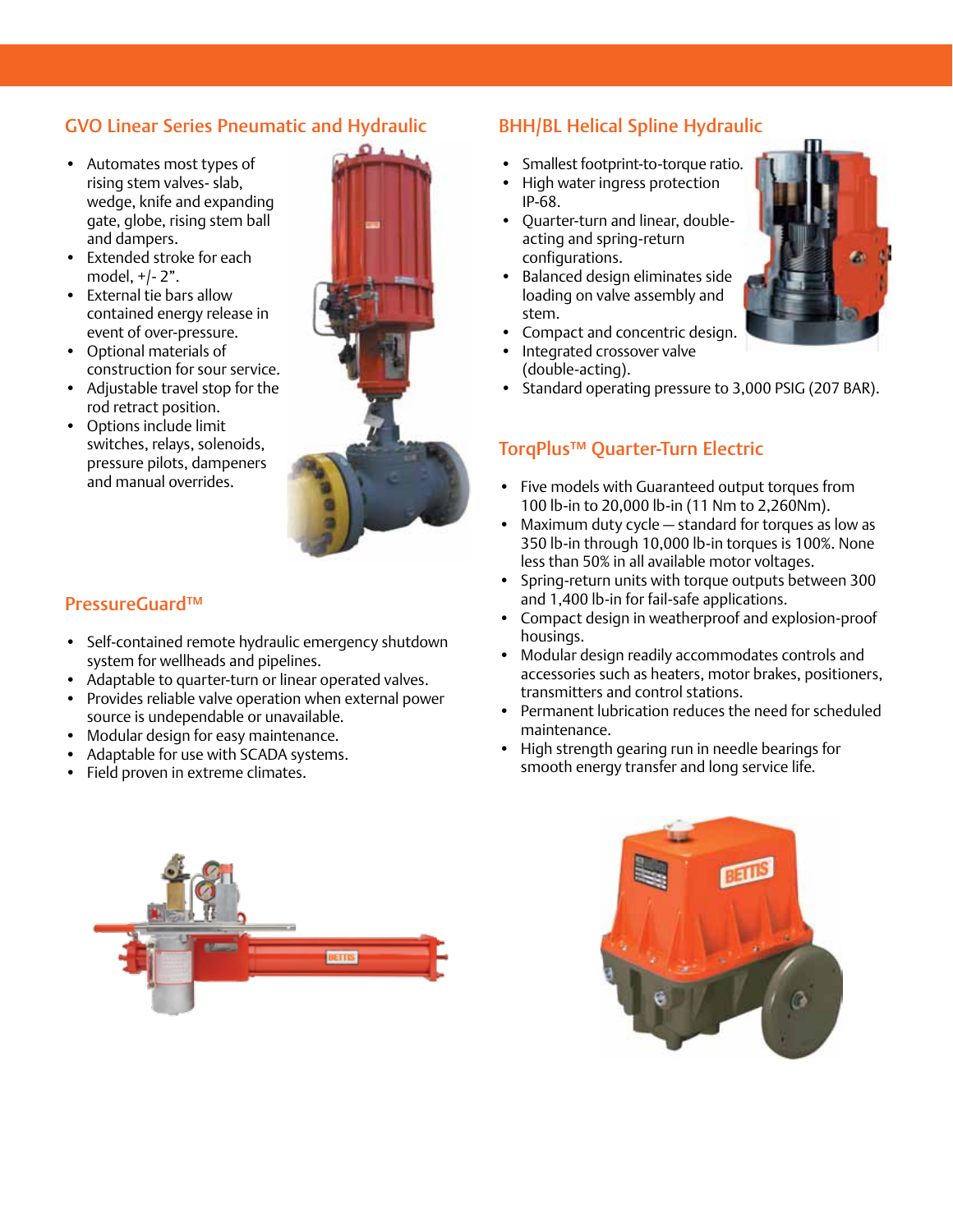

BETTIS actuators are supported by ISO9001 designations, indicating full compliance with global quality and documentation standards.

BETTIS quarter-turn actuators reliably operate ball, butterfly and plug valves and other 90° rotating mechanisms.

Many BETTIS products are suited for operation in demanding SIL environments.



### LineGuard™ Electronic Linebreak Detection System

- Self-contained monitoring and linebreak detection device providing SCADA of a single actuator.
- Continuous pressure monitoring to record rate of pressure drop, low pressure and high pressure.
- Four types of archival logs are stored in batterybacked memory.
- Has a combination of fixed and configurable I/O to best fit the application.
- Two-line or four-line x 20 character per line LCD display (depending on base model).
- Compact, NEMA 4x weatherproof and corrosion-proof enclosure.
- Deltamatic™ pneumatic linebreak detection system also available.

#### Valve Operating System (VOS)

Emerson Valve Automation offers complete valve operating systems for final valve control solutions. Emerson has the capability to combine BETTIS actuators with controls and a selected valve into an integrated system, designed for a specific application and through a single source. The systems can be pre-engineered and documented using approved,



standard components and uniformly assembled at any of Emerson's World Area Configuration Centers (WACC). The valve operating systems reduce lead times and simplify purchasing, installation, startup and field service.

#### Safety Integrated Systems

- Valve Automation solution for safety systems.
- Integrates G, CBB, D or CBA-300 actuators with Fisher® FIELDVUE® digital controller and valve in a single package.
- Failure Modes and Effects Diagnostics Analysis (FMEDA) report performed for SIL1, 2 and 3 suitability.
- PED 97/23/EC compliant.
- Allows on-line partial stroke testing and diagnostics.

#### **ACCESSORIES**

BETTIS provides a complete offering of controls and accessories for its actuators. They provide increased functionality to the actuators for positional control, speed control and fail-safe operation. Included are pneumatic positioners, high/low pressure pilots, gear operators, partial stroke test devices and overrides.